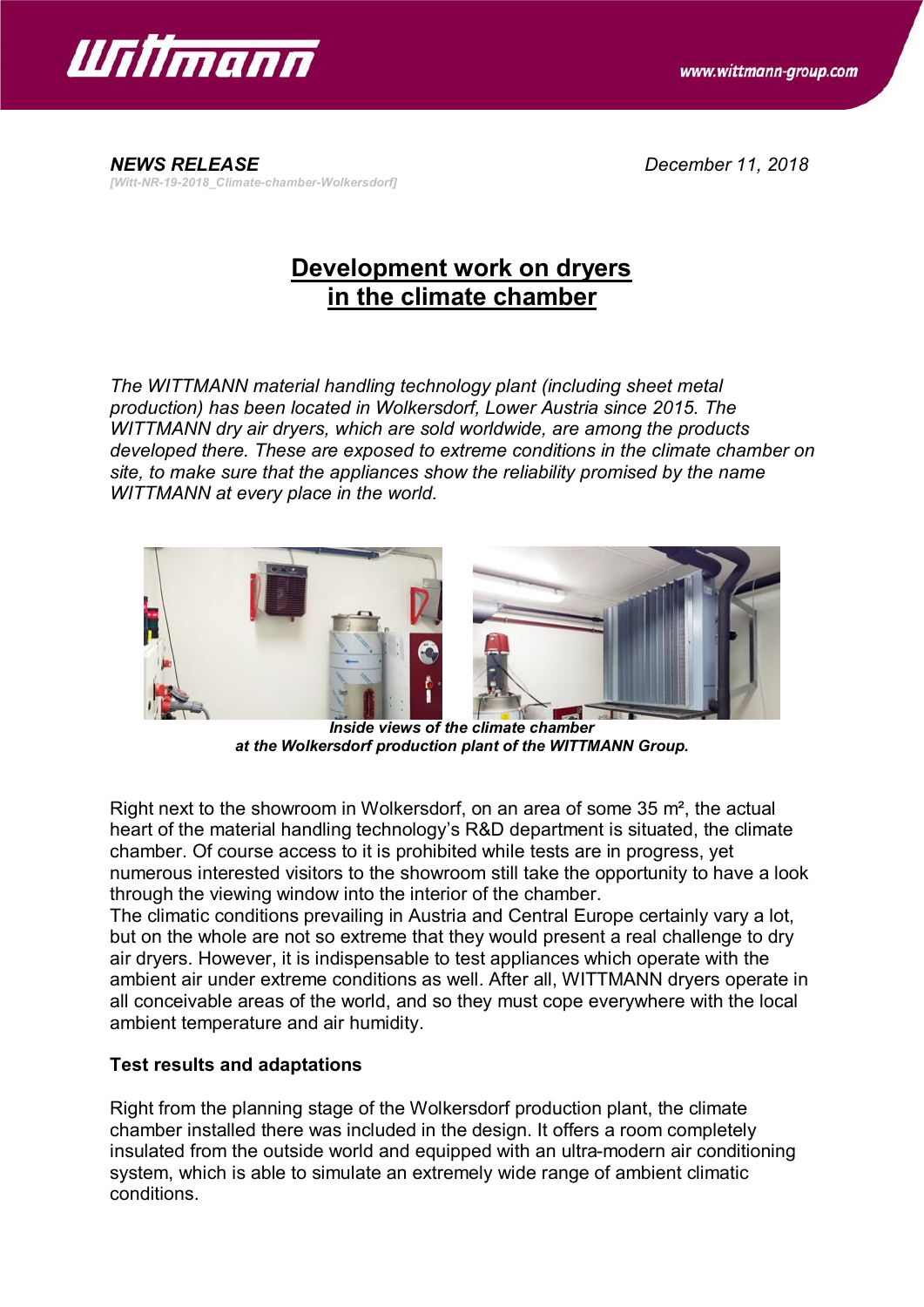

The dimensions of the chamber are laid out to accommodate not only mobile and battery dryers for test purposes, but also entire drying systems. This makes it possible to specify at an early stage the necessary adaptations to specific requirements on various local markets.

All dryers are exposed to a great variety of ambient conditions. The test results are recorded using the OPC protocol and included in relevant documentations, from which the locally required adaptations can be derived in each case. For example, if a dryer operating in Europe or North America is able to reach an excellent dew point value with standard equipment and in standard operation, specific adaptations still need to be made to reach a comparable result under tropical conditions.



*Hermetically sealed from the outside, the climatic conditions currently prevailing inside the chamber can be retrieved by using a touch terminal.*

It goes without saying that one of the most recently developed new products in the area of drying technology, the WITTMANN **ATON** segmented wheel dryer, was optimized in terms of drying performance and energy efficiency with the help of tests carried out in the climate chamber. WITTMANN dryers score with the option to have the actual dew point shown on their display – unlike various products from competitors, which only display the set target value.

|                        | <b>Temperature</b><br>[°C] | rel. Humidity<br>[%] | Dew point<br>$[°C$ dp] | <b>Water load</b><br>$\left[\frac{\text{gr}}{\text{m}^3}\right]$ |
|------------------------|----------------------------|----------------------|------------------------|------------------------------------------------------------------|
| <b>Test climate I</b>  | 35                         | 50                   | 23                     | 19.8                                                             |
| <b>Test climate II</b> | 37                         | 50                   | 25                     | 22.1                                                             |
| <b>Test climate II</b> | 37                         | 57                   | 27                     | 24.9                                                             |
| <b>Test climate IV</b> | 35                         | 67                   | 28                     | 26.6                                                             |

*Examples of test conditions created inside the climate chamber: dry air dryers from WITTMANN must pass these tests without exception.*